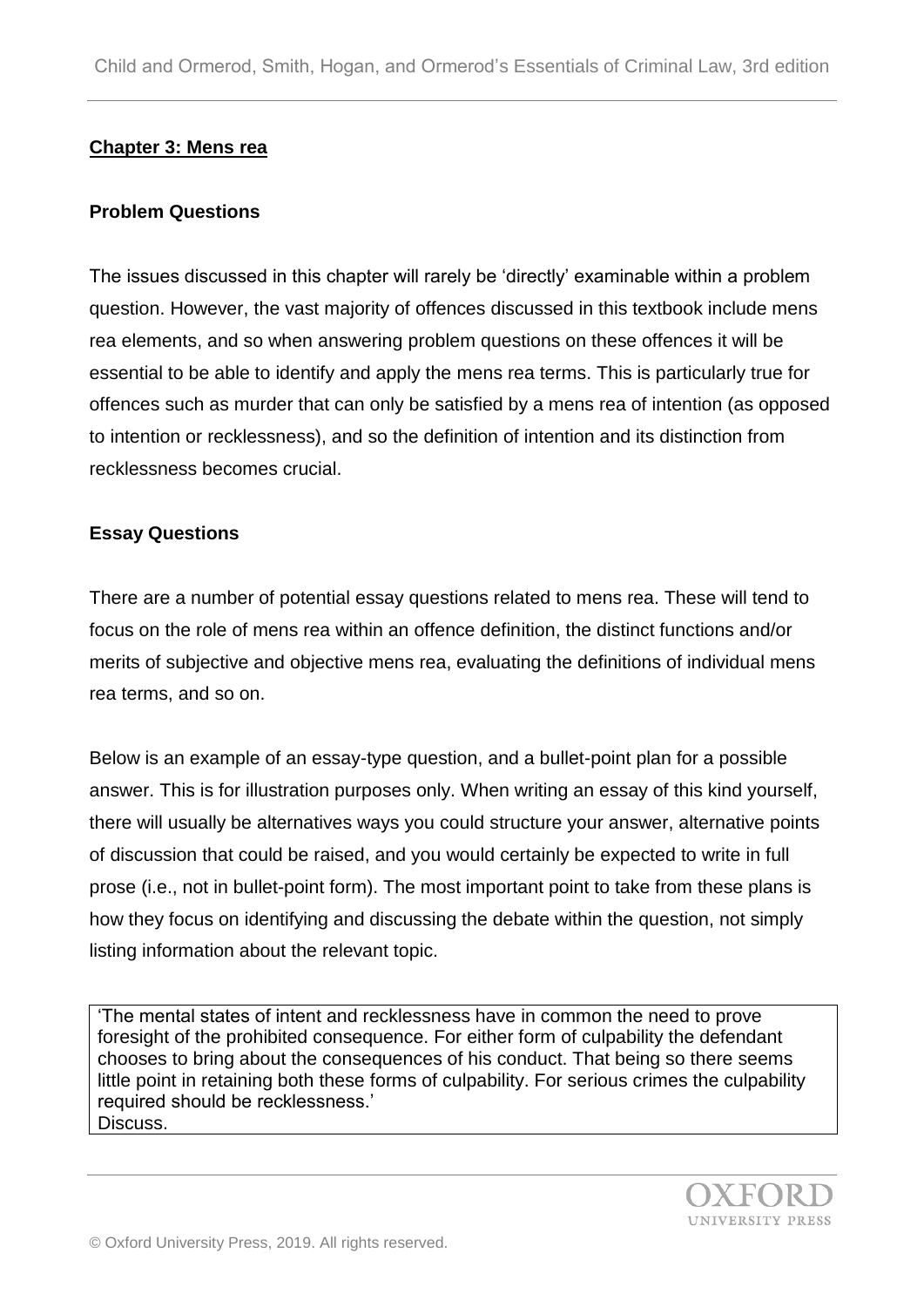### **Introduction:**

- The quotation here is reasonably complex, and so it will be useful to explain the point that is being made in the introduction. Essentially, the quote is maintaining that as intention and recklessness both require D to have *chosen* to commit or risk committing an offence, there is no need to distinguish them.
- It will then be useful to explain how you are going to answer the question. For example, setting out reasons to agree with the statement, and then exploring reasons against it.

#### **Body of the essay:**

- Agreeing with the statement.
	- o Both subjective mens rea states.
		- As such, where D foresees a criminal result, is likely she should stop – her choice to continue is a choice to risk breaking the law. Where she does not stop, she qualifies for criminalisation.
	- o Most crimes are satisfied by either state of mind.
	- o The line between them is far from clear anyway (*Woollin*), and the law would therefore be considerably simpler if the distinction were removed.
- Disagreeing with the statement.
	- o There is a difference between foreseeing a risk (recklessness) and acting with a purpose to cause (intention) – and the latter is more culpable.
		- Foresight creates a spectrum of culpability, and oblique intention recognises the top end of this as equal to intention, but this does not mean that the rest of the spectrum should be similarly regarded.
	- o Certain crimes require only the top end (ie, recklessness would not seem sufficient). For example:
		- Murder because it is so serious;
		- $\blacksquare$  Attempt and Conspiracy to justify criminalisation where the actus reus may be otherwise innocent;
		- Consider changes in the law of complicity.